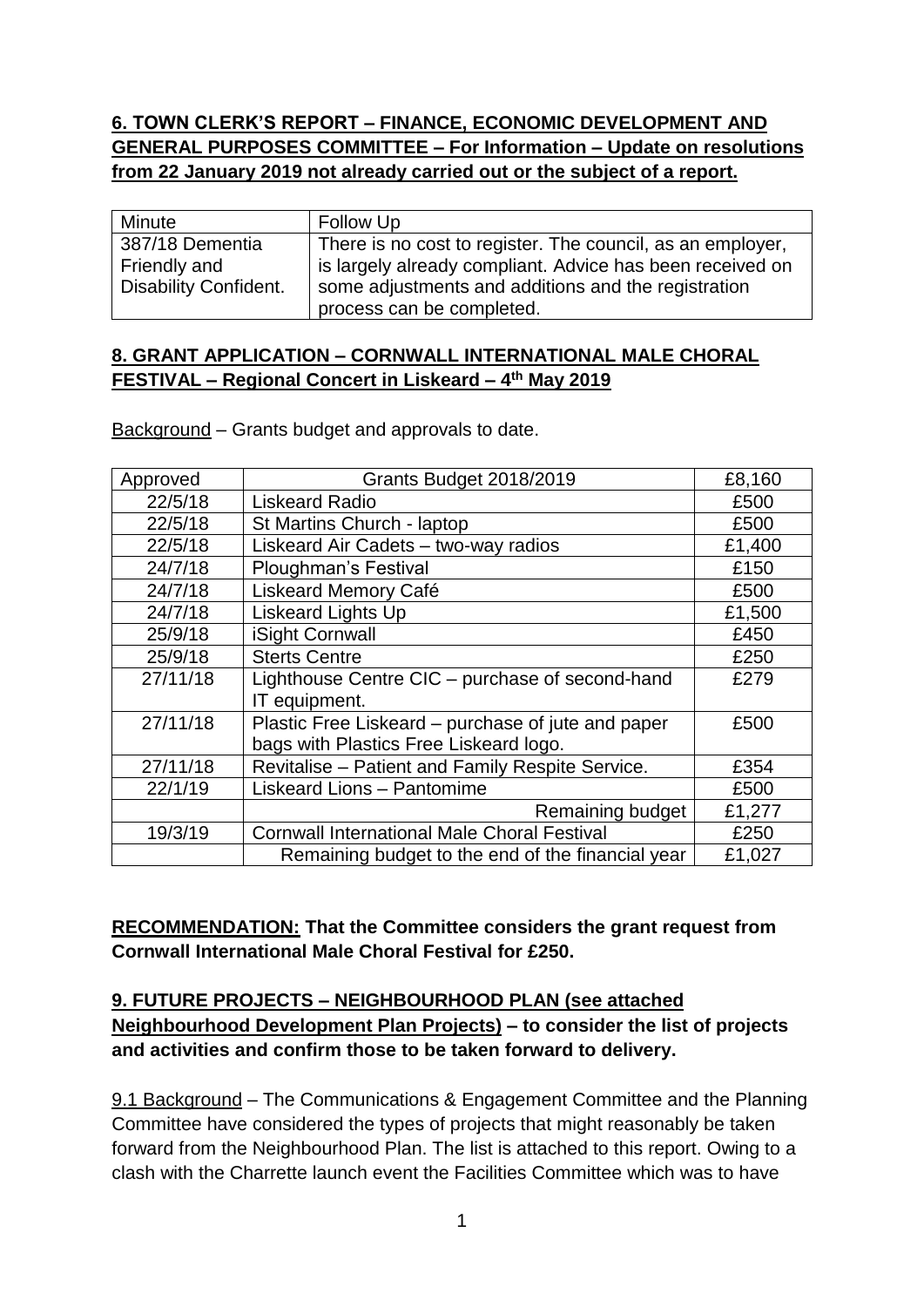received the report on 12<sup>th</sup> March will now be considering the item at the new 2<sup>nd</sup> April date. The views of the Facilities Committee will be included once they have considered the report. This agenda item focusses on the Finance, Economic Development & General Purposes Committee Neighbourhood Plan projects. It is recommended that the 30<sup>th</sup> April 2019 Council, considers the overall ranking of projects by committee once the 2<sup>nd</sup> April Facilities Committee has met.

9.2 Important Note – The Neighbourhood Plan period runs until 2030. The corresponding projects list potentially has a similar time in which to be implemented. However, in practical terms opportunities might well appear that are not contained in the plan. Unforeseen issues might be discovered with some of the projects in the plan. A major issue is that, no indication is given as to how the list of significant capital projects are to be achieved other than the town council will be doing most of the work on most of the projects. This is not sustainable and a revised implementation is proposed as follows:

### 9.3 Finance, Economic Development & General Purposes Committee – Neighbourhood Plan Projects ranked in order of priority:

9.3.1 Short Term – Project D - Cattle Market – Cornwall Council have included a £2.3 million item in their capital programme for 800 square metres – 1,000 square metres of innovation workspace. The town council has indicated that it would invest £100,000 in a suitable workspace project. The Ministry of Housing, Communities and Local Government has sponsored the charrette processes. This should assist in attracting funding from the Government into phases of the regeneration of the cattle market site. Hence, this in a project currently receiving support from staff and councillors.

9.3.2 Currently – shown as three separate projects:

Project A – To create an innovation/business support hub – Medium Term. Project B – To create a training and skills centre – Short Term. Project C – To maximise the benefit of super-fast broadband and introduce 'gigabyte' broadband (supported in connection with the Innovation Hub concept) - Short / Medium Term

Experience with previous projects of this type would suggest that these could well be merged into a single project. A business seeking help would best be supported at a single location. The projects would need reception facilities, office space and training/conference room requirements. It would simplify management arrangements if facilities were provided at a single location.

The potential location might be: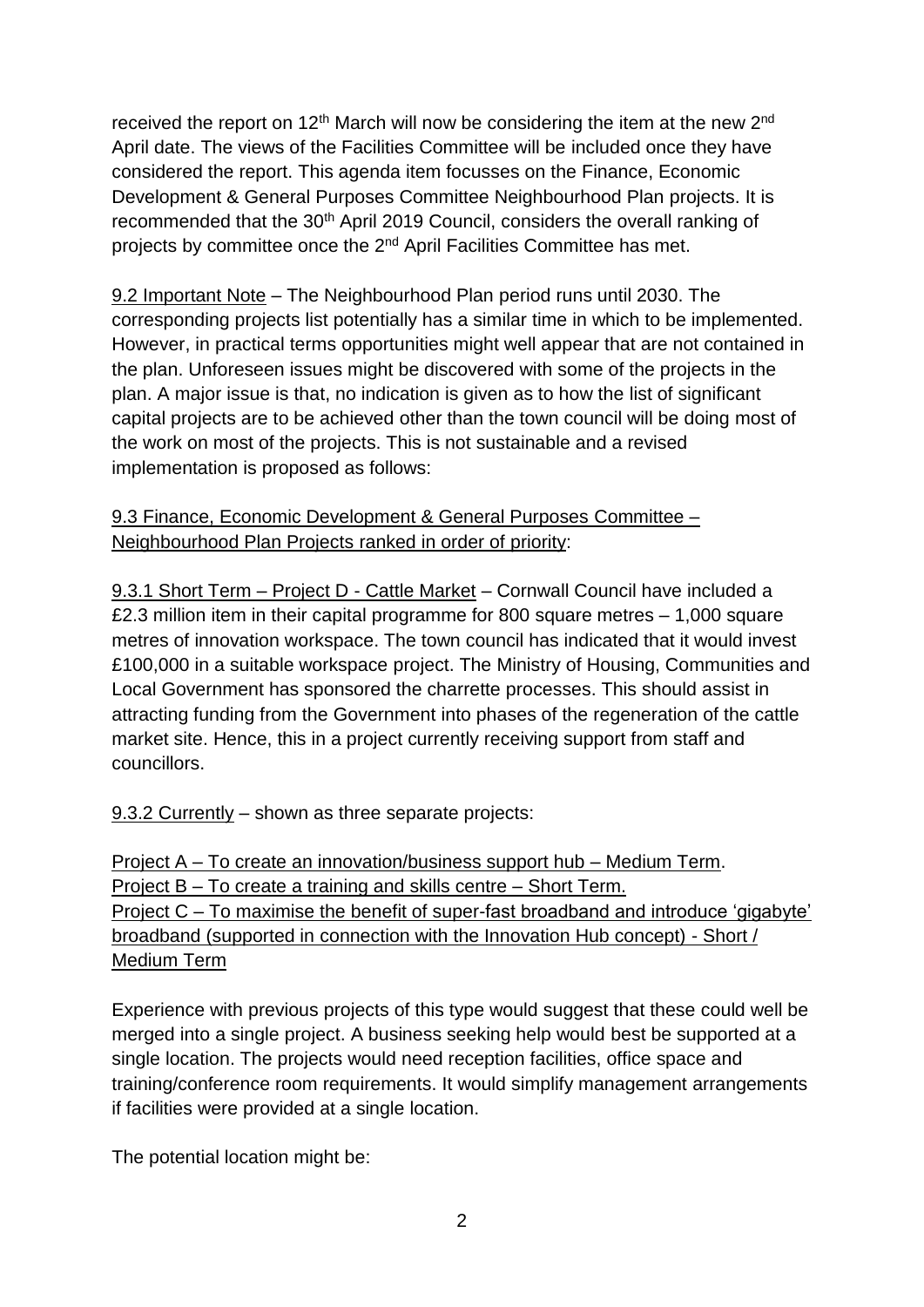- a town centre location  $-$  e.g. the cattle market workspace or surplus to requirements former Cornwall Council offices e.g. Graylands. This would help generate an element of footfall in the town centre.
- an entrance plot on a new business park or at the commencement of an extension to the business park. This could act in a similar manner to a "show home" in selling the rest of the business park.

Proposed – merge the three projects as below:

Project A , B and C – innovation centre/business support hub/skills and training centre/superfast 'gigabyte' support. – Short – Medium Term (if town centre short term or business park medium term).

9.3.3 Short Term – Ongoing – Project K - Sports Pitch and Recreation Provision Project – at Roundbury Parc. Cornwall Council has already received the first section 106 monies from the developer. The council has previously set up a working party including outside partners and retained the service of a valuation agent to negotiate the land acquisition.

9.3.4 Project E – Liskeard town centre integrated wifi and web presence (it is considered this should be modified to "web and social media presence" as social media is a live means of interacting with the customer base. – Medium Term.

**RECOMMENDATION: That the modifications proposed above for the Neighbourhood Plan projects identified as Finance, Economic Development and General Purposes Committee / Economic Development Working Party are adopted along with the order of ranking.**

# **10. CCTV UPDATE 2018/2019 – to receive an update on the 2018/2019 year and approve the development of options.**

10.1 Background – in 2017, the Police indicated that the town centre cameras were not of evidential quality (that is, did not have night vision capability or the ability to zoom in). The council had been facing increased repair and maintenance costs for the cameras. The council considered applying for a grant of £15,000 (up to a maximum or 30% of the scheme costs) for replacement CCTV cameras for the town centre. However, at that time, the requirement to enter into a live monitoring contract as a condition of the grant meant that this was not taken up. The ongoing costs to the council would have been too high. The issues (in 2017) being:

- The old CCTV system did not involve Live Monitoring, as it had been some years since it was felt to be needed.
- As Live Monitoring was not involved in the proposed new CCTV system, then the permanent hub connection would not be required.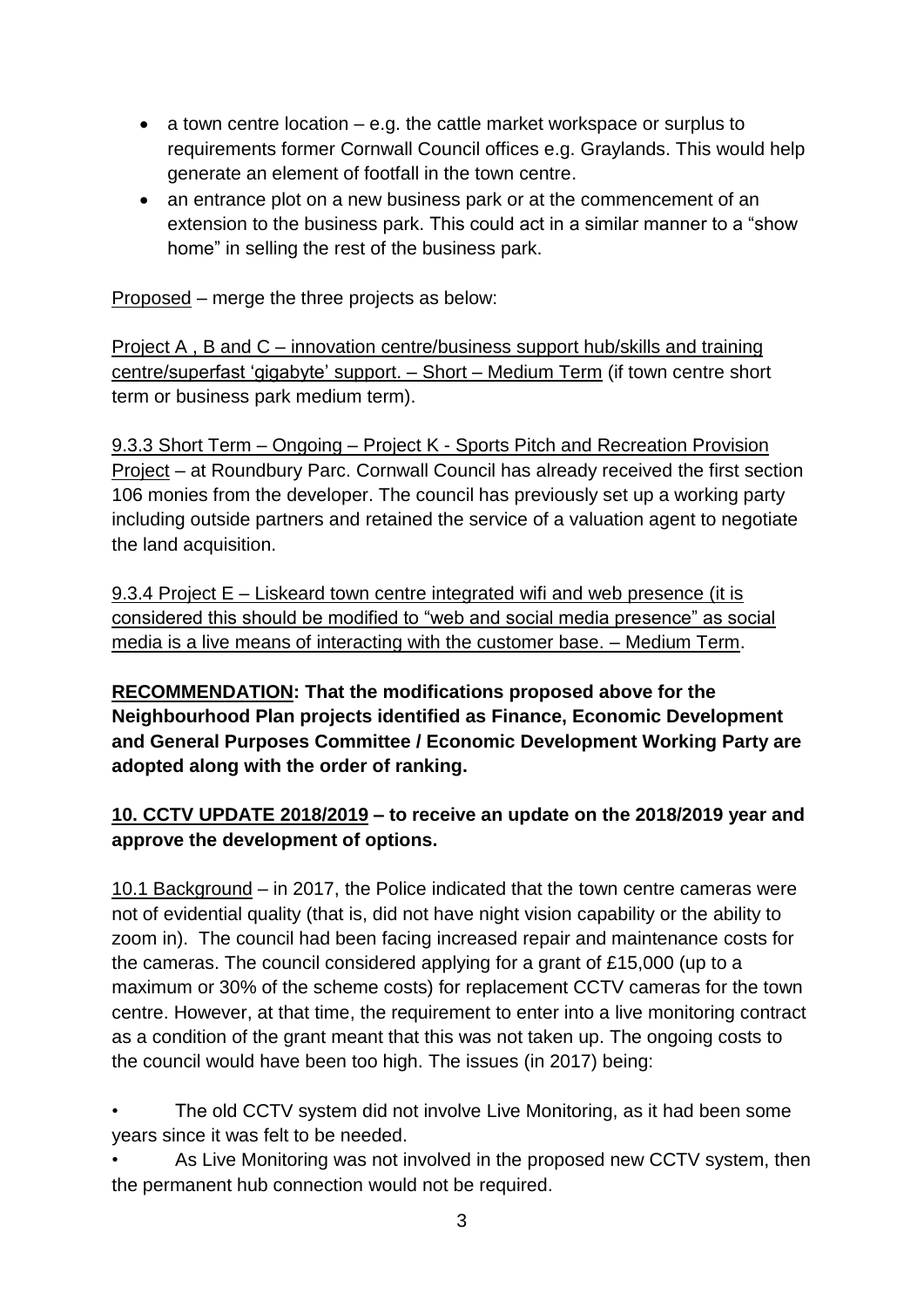If the permanent connection to the hub was not required then the project was no longer eligible to receive the grant.

• £62,000 was a significant capital cost for a new CCTV system, as the Council has other projects and issues to progress. The Council had a CCTV replacement reserve of £27,000.

• The Council has a "power" to provide a CCTV system, but not a "duty".

The servicing and maintenance contractor for the current CCTV system had indicated that they had been bought out and would not be continuing to offer a contract beyond 31st March 2018.

The annual revenue expenditure upon the current or a new upgraded CCTV system could be used to fund other activities.

The Council did decide after a year or so, to review the evidence, as to whether the town centre crime rate had changed.

10.2 Update – March 2019 would be the end of the first year, since the decision not to upgrade the cameras. The Police are assembling some crime comparison figures for the council to consider and would be happy to present the findings to a council meeting.

# 10.3 Some other factors that have occurred in 2018 and 2019 are:

The development of the night-time economy - A Dominos has opened on the Parade in the town centre which remains opens until 11.00 pm compared with the 9.00 p.m. closing time of the former fish and chip shop occupying the same building.

• A JD Wetherspoons has opened in the town centre. Their pricing structure for both food and alcohol has significantly increased footfall in the town centre, at lunch times and in the early and late evenings. It closes at midnight five nights of the week and stays open to 1.00am on Friday and Saturdays.

• Cattle Market Regeneration Scheme In 2018, the cattle market closed in the town centre and Cornwall Council recovered effective control of it. The site is further along Dean Street. It is 3.2 acres in area. Cornwall Council have purchased the former ATS building with a view to demolishing it to get improved access. Although it will be 4 or 5 years off before anything is completed and occupies the site there will at some point be an increase of footfall from that side of the town centre. This might include a facility in which alcohol is served. This might further develop the night time economy.

The Office of the Police and Crime Commissioner are still holding the town council's expression of interest in receiving grant which was submitted in April 2017. A provisional amount of grant has been held at £15,000 (or up to 30% of the total capital set up scheme costs). The town centre CCTV still needs to connect into a hub. This would mean that, if needed the Liskeard town centre CCTV system could be accessed by the emergency services in the event of an incident. However, it does not need to be subject to a contract for live monitoring of the system.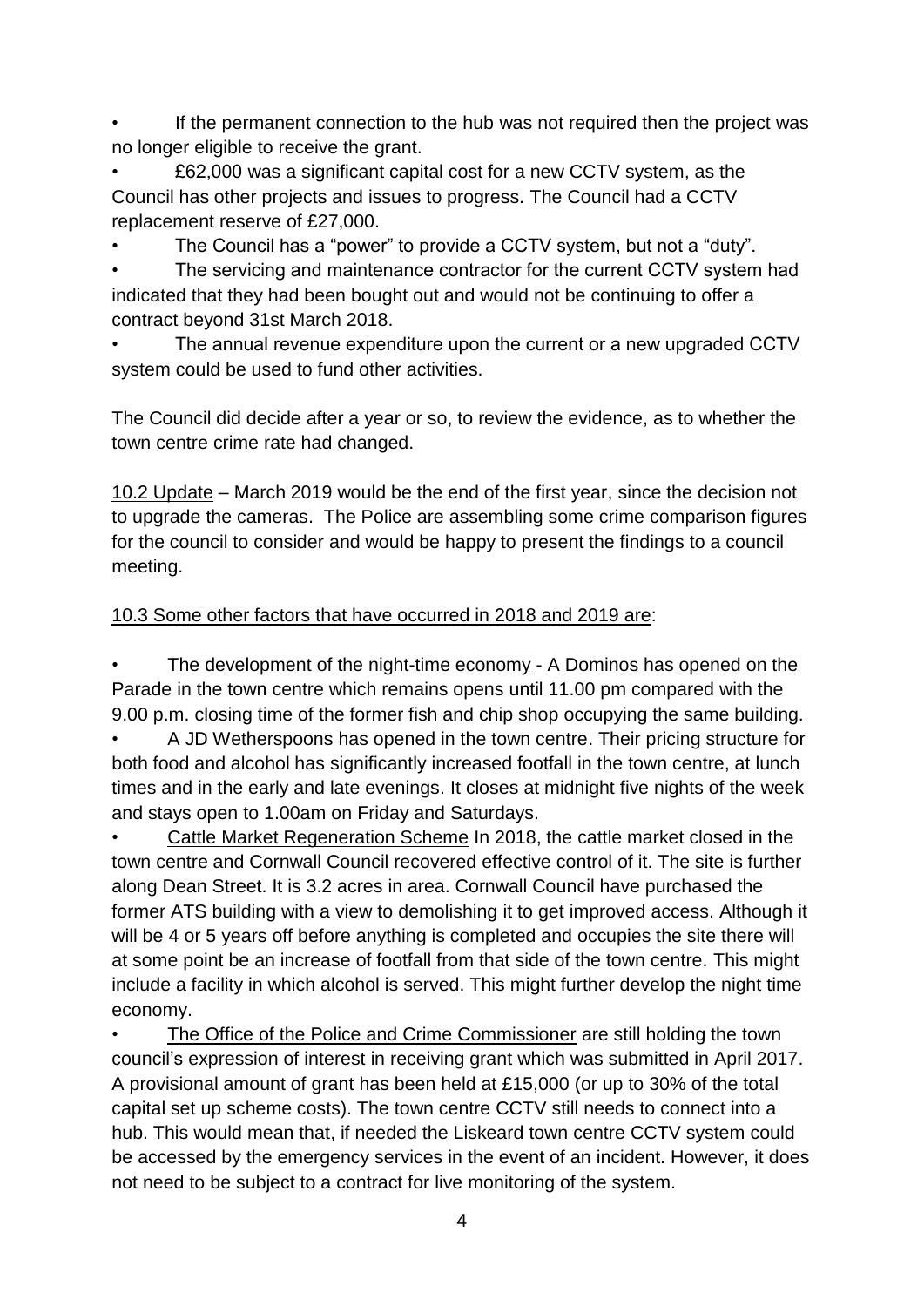• Equipment Contractor In 2017, the only contractor able to access the Tolvaddon Monitoring Hub was SSE – hence, they were the only source of quotes for the capital cost of the purchase and installation of the cameras and other equipment. However, another company called Full Stop are now also accepted as a supplier of compatible equipment. This company provide the monitoring hub at Middlemoor and have recently supplied Callington Town Council with a new CCTV camera system. Initial discussions, with Full Stop and SSE are taking place.

• Hub Connection – in 2017, the Tolvaddon hub (operated by the Cornwall Fire and Rescue Service) was the hub providing the only live monitoring quote. In 2019, an additional hub option is now the Plymouth hub which is understood to be operated by Plymouth City Council.

Safer Liskeard initiative has been launched. The town council is a partner organisation. Safer Liskeard have kindly brokered meetings with the Police and other agencies.

 • The town council has indicated a willingness to support the Dementia Friendly and Disbablity Confident Safer Liskeard initiative.

10.4 Next Steps – it is proposed that the Town Clerk and Facilities Manager continue to develop costed options relating to:

- 1. purchase and installation of a 6 camera system with recording equipment and connection to a hub and a maintenance contract.
- 2. As above, with live monitoring options for 24 hours per week and 44 hours per week.
- 3. To invite the Police and other relevant partners to attend a meeting to present crime and safety figures to the council.

# **RECOMMENDATION: That the options for a new town centre CCTV system are developed and the Police asked to present a review on the situation since the cameras were not upgraded.**

11. Cornwall Council - Polling Districts and Polling Places Review - to receive and support the recommendations regarding Polling Districts and Polling Places.

Background – Cornwall Council have notified us that the statutory consultation period for the review of Polling Districts and Polling Places commenced on 4th March 2019. The closing date for receipt of comments is 15<sup>th</sup> April 2019.

Detailed information is available on the Cornwall Council website at [www.cornwall.gov.uk/review.](http://www.cornwall.gov.uk/review)

Cornwall Council are inviting comments on the suitability of polling stations and voting arrangements at elections. The review will aim to ensure that voting arrangements for future elections suit the needs of the electors in each area.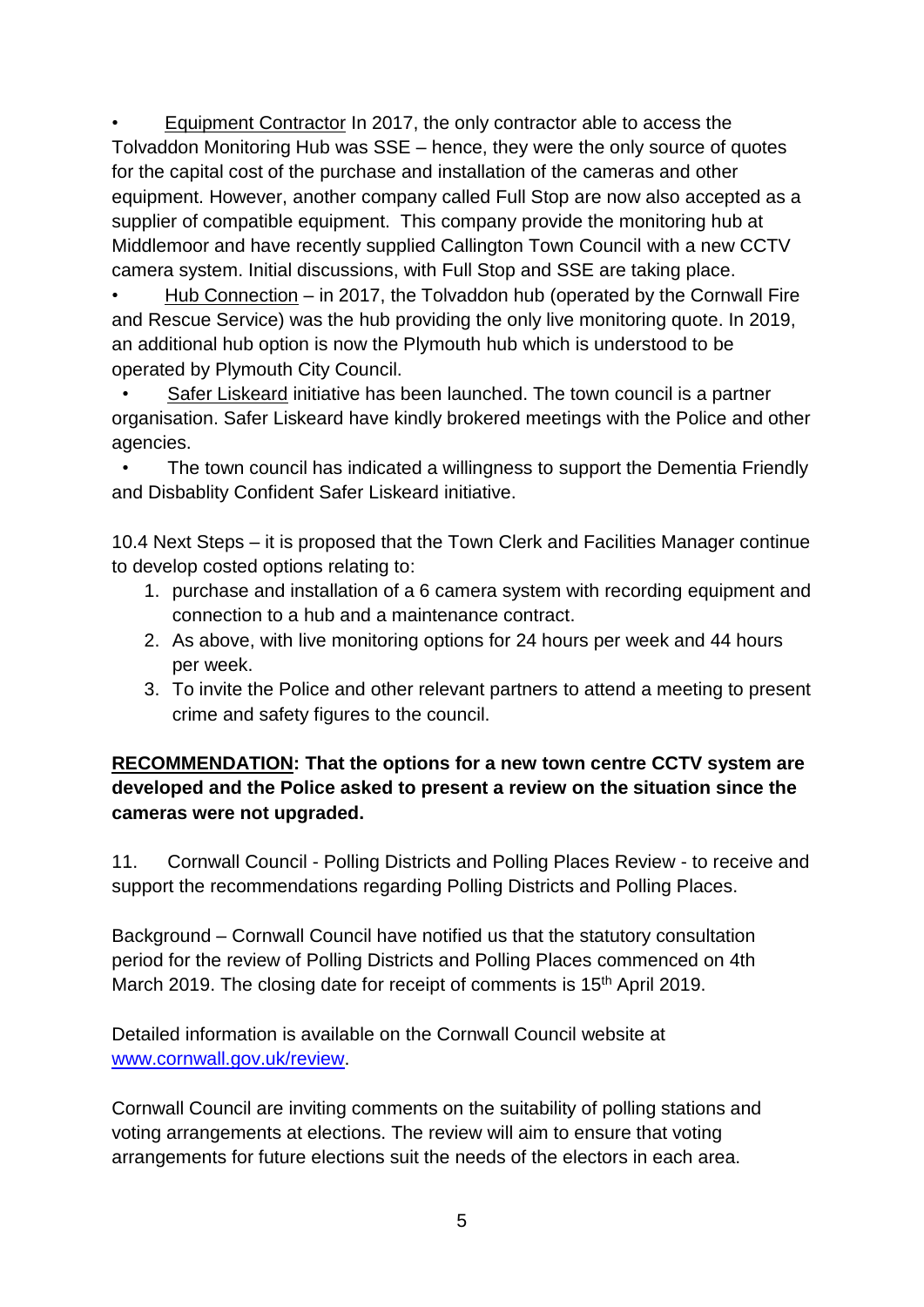As previously noted when the Local Government Boudary Commission recommendations were received, some electors who currently vote at St Martins Church Centre will instead from 2021 vote at the Liskerrett Centre. **RECOMMENDATION: That this proposed change is noted.**

# **12. COMMUNITY GOVERNANCE REVIEW – to receive the recommendations of the 11th March Planning Committee regarding the options to be discussed with the neighbouring parishes.**

Background – The 26<sup>th</sup> February 2019 meeting of Council, decided to refer the consideration of options for the review of parish boundaries to the Planning Committee at the 11<sup>th</sup> March 2019 meeting. The referred options were:

Option 1 - Practical Amendment – to extend the boundary, to include:

• all the current built environment (buildings and facilities), that lie adjacent to the town boundary. (e.g. The Bubble Retail Park, the complete Liskeard Tavern site, parts of Moorswater including the goods railway line etc.)

• to include sites subject to current or recent planning applications and pre planning applications and that have an impact upon the social and economic viability of the community of Liskeard. (e.g. the Tencreek Farm and a recent pre app at Moorswater.)

• to include sites that have been part of the recent October 2018 "Agri Hub and Employment Land and Premises Demand Study" for example, at Bolitho Farm.

Option 2 – Futureproof Proposal – Option 1 above plus an element to provide a degree of futureproofing.

• To continue along the current and consented line of built development following the route of the A38 predominantly to the east of the Tencreek Farm site, but also in the area to the west to tidy up the Looe Mills end of Moorswater Industrial Estate.

• To continue the eastern boundary to take account of land to the east of the the Wain Homes site identified as H4 in the Neighbourhood Plan and to the east the Liskeard Business Park site identified as EM2B in the Neighbourhood Plan.

The Planning Committee Minute 480/18 Community Governance Review recommend: see attached "Governance Review 1.1" pdf and below:

"The committee agreed a proposal which included extending the town boundary to encompass the existing built development adjacent to the town boundary, plus those areas already permissioned or the subject of pre-applications or consultation/study – Option 1 Practical Amendment from the Town Clerk's report to Council. Some small additional areas of rounding and infill would be included to create a smooth regular boundary and some extension along the A38 corridor east of Tencreek farm. The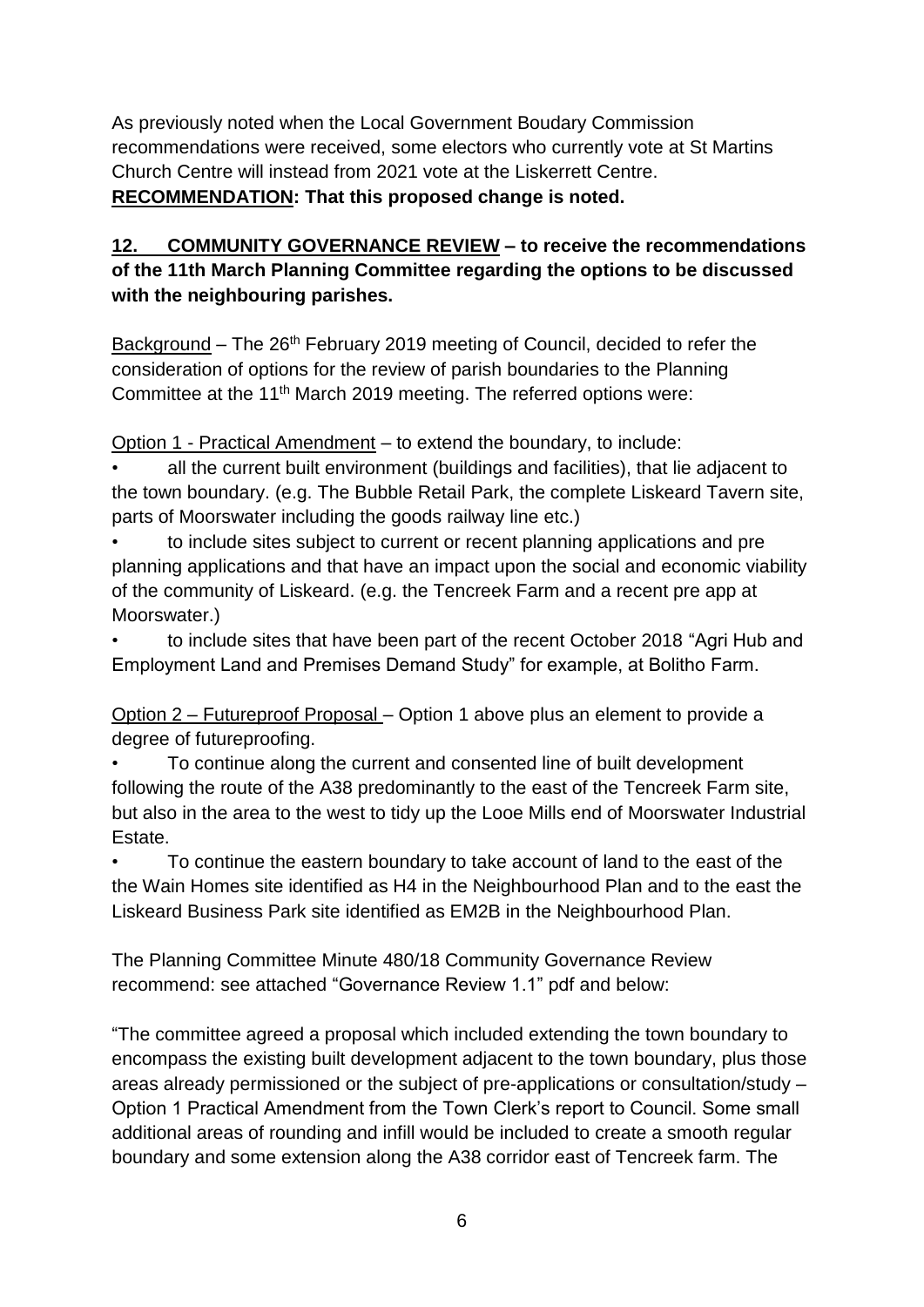total area comprised mainly land and retail/employment facilities, with only a small number of residential dwelling affected".

Notes - Traditionally, parish boundaries follow natural features normally, rivers and streams. The thinking being that these are natural features that cannot easily be moved, if at all. Unlike boundary posts or stones. In the annual "Beating the Bounds", event, the parish boundary is walked as closely as possible. Alongside the rivers and streams.

The adoption of physical items that can be seen such as, railway lines and the A38 was put forward at last council to make it simpler for the town and parish council and indeed Cornwall Council planning officers and members of the public to see and easily understand the proposed new boundary limits.

# **RECOMMENDATION: That the revised Option is adopted for discussion initially with our neighbouring parishes and subsequently with Cornwall Council and the public.**

# **13. BUS SHELTERS – to consider the future maintenance and cleaning responsibilities and possible transfer to Cornwall Council.**

Following a recent request from Cornwall Council for this Town Council's comments regarding their proposals to upgrade some of the bus stops in and around Liskeard, it was noted that their proposals also included the financing and cleaning of their bus stops via advertising revenue.

The Town Council has previously investigated the possibility of entering into its own bus shelter advertising contract, but the relevant permissions were not available. The advertising contract operated by Cornwall Council provides for quarterly cleaning and maintenance of all bus stops in their portfolio, irrespective of whether they have advertising panels or not.

The Town Council currently owns 9 bus stops in the Town see below and has a quarterly cleaning contract at a cost of £450 per year.

#### Liskeard Town Council Bus Shelters

Site no. Location

- 1 The Parade adjacent to the Fountain
- 2 The Parade in front of the Post Office
- 3 A390 Morrison's Supermarket East bound side
- 4 A390 Morrison's Supermarket West Bound side
- 5 Station Rd. in front of Geoffrey Harris Tyres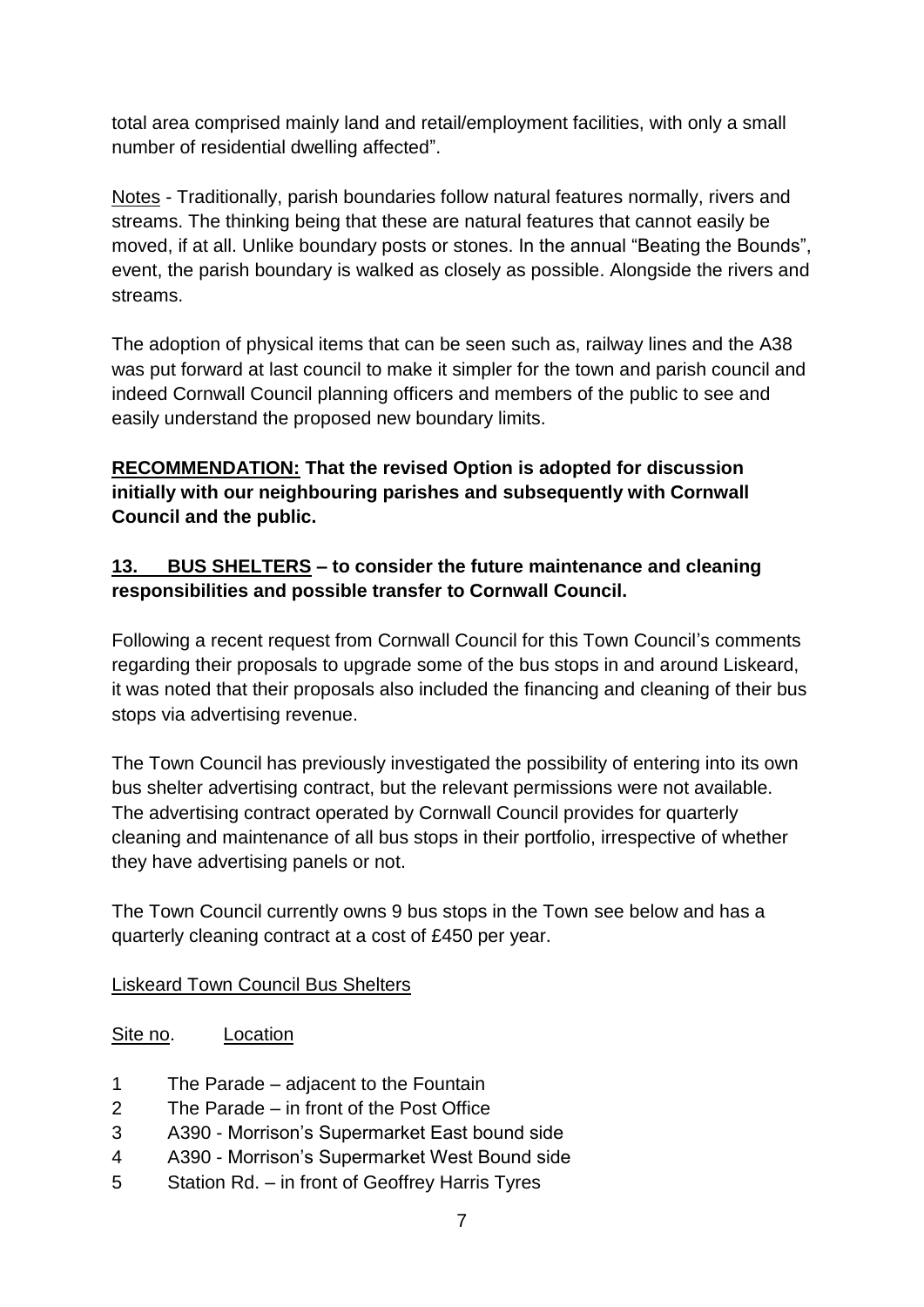- 6 Station Rd. by Lamellion Court
- 7 Clemo Rd. in front of Oak Tree Doctor's Surgery
- 8 A390 Charter Way outside No.1 Children & Families Centre
- 9 A390 Charter Way Morrison's Roundabout Junction

Minimal maintenance has been carried out on these shelters in recent years.

Cornwall Council would be agreeable to the transfer of the Town Council bus stops and would add them to their portfolio for on-going cleaning and maintaining under the contract as described above.

It is expected that the two shelters near Morrison's supermarket are the ones most likely to be required by the Cornwall Council contractor for advertising boards. The Cornwall Council Transport and Infrastructure Projects Commissioning Officer has indicated that the transfer process is straightforward and could be completed within four weeks. A copy of the agreement is attached for reference.

### **RECOMMENDATION: That the Committee considers the transfer of the ownership of the Town Council Bus Shelter assets to Cornwall Council for ongoing cleaning and maintenance.**

### **14. GRANTS POLICY – to consider and approve the proposed changes to the Grants Policy.**

Background – the grants policy was last comprehensively reviewed in 2016. Some small changes have been made since that time, on an as and when needed basis.

The current policy is attached. The following changes and additions are proposed.

- The Committee name to be modified to "Finance, Economic Development & General Purposes Committee". This occurs in two places.
- The policy be extended to include: "Each applicant will only be permitted one grant approval per financial year". Reason – to enable a greater range of applicants to access the funds.
- The policy be extended to include: "That a project seeking town council grant assistance should not already have been approved for the award of a Town Forum grant". Reason – the funds held by the Forum have originally been paid by the town council. Therefore, the town council funding could be considered double funding.